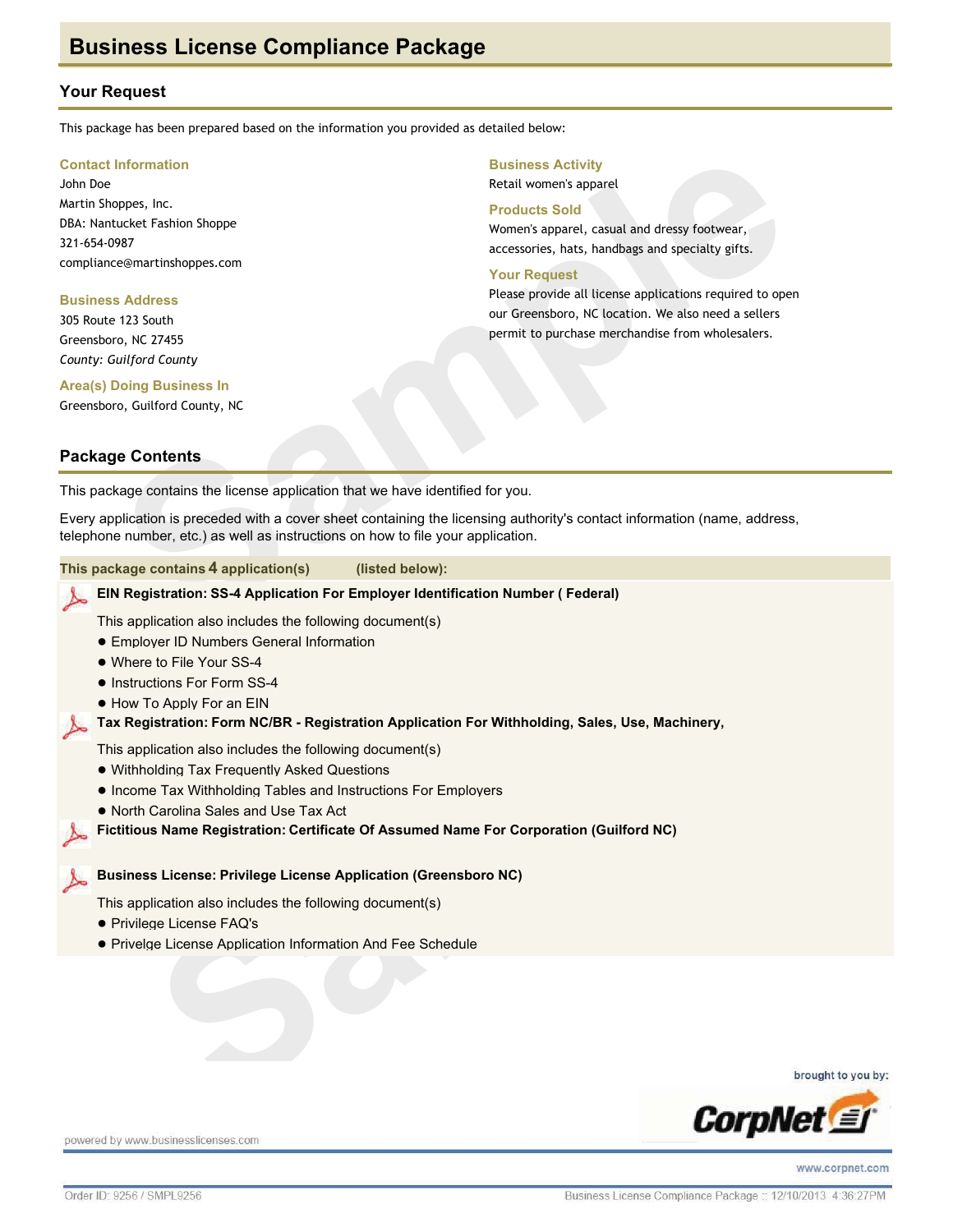### **Our Findings**

## **Package Scope**

This report outlines the license and permit applications we have identified based on the information received from you. The business address you provided us shows that your business is located in the incorporated area of Guilford County in the State of NC.

## **Overview of Licenses & Permits**

Federal Level: We have identified the following license and/or permit application that may be relevant for your retail clothing business:

• EIN Registration: SS-4 Application For Employer Identification Number

State Level: We have identified the following license and/or permit application that may be relevant for your retail clothing business:

• Tax Registration: Form NC/BR - Registration Application For Withholding, Sales, Use, Machinery, Equipment, and Manufacturing Fuel Tax

**County Level:** We have identified the following license and/or permit application that may be relevant for your retail clothing business located in Guilford County, NC:

• Fictitious Name Registration: Certificate Of Assumed Name For Corporation

**Local Level:** We have identified the following license and/or permit application that may be relevant for your retail clothing business located in the City of Greensboro, NC:

• Business License: Privilege License Application

brought to you by:



powered by www.businesslicenses.com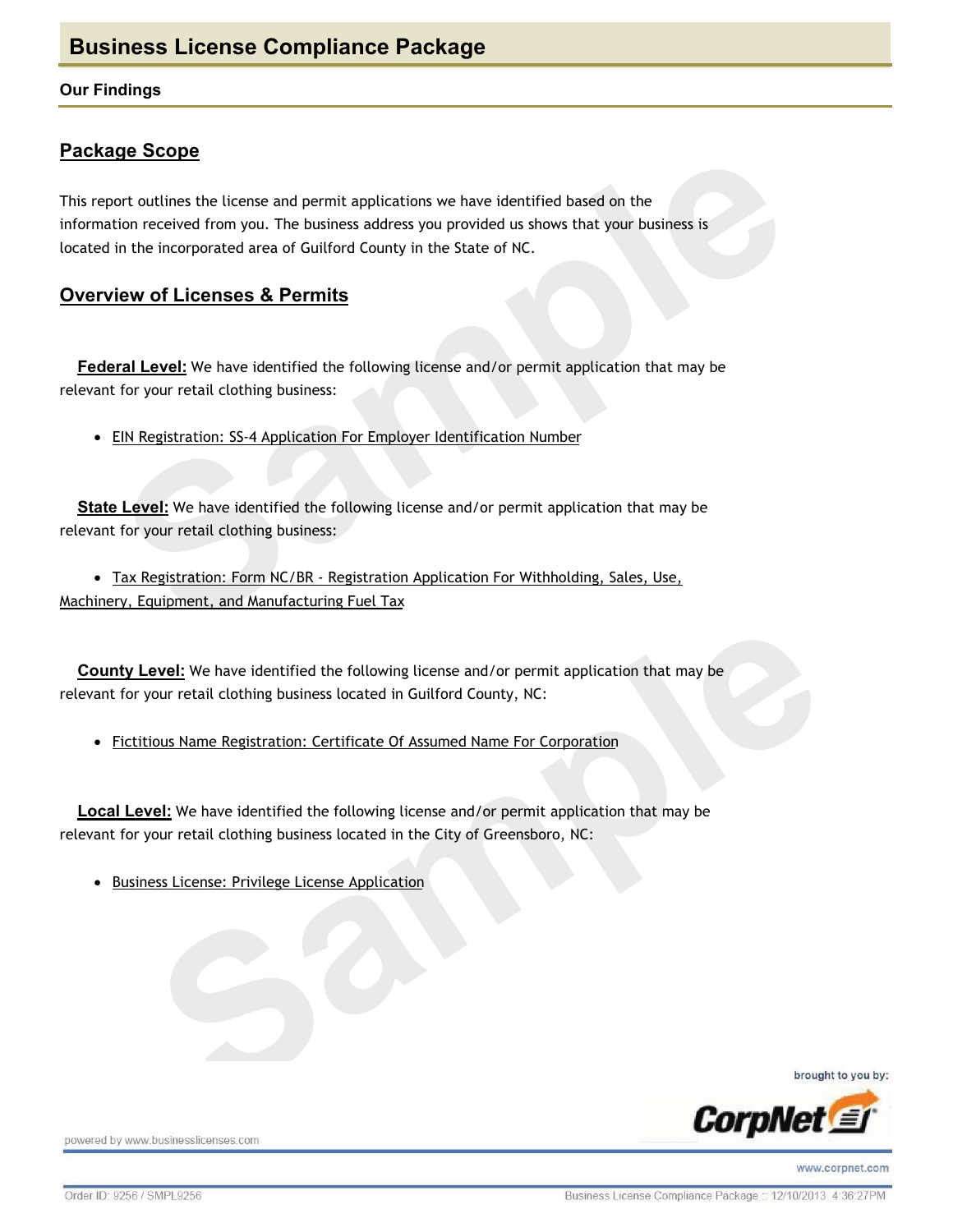#### EIN Registration: SS-4 Application For Employer Identification Number

(Federal)

#### **Issuing Authority Information**

#### **Contact Information**

If you have questions regarding this application please contact the issuing authority using the information provided below.

#### U.S. IRS - Holtsville Processing Center

Attn: EIN Operation Holtsville, NY 11742 Phone 1: (800)829-4933 Fax: (631)447-8960 Website: http://www.irs.gov/

#### **Mailing Address**

Mail the application to the mailing address provided below, unless otherwise noted on the form.

#### U.S. IRS - Holtsville Processing Center Attn: EIN Operation

Holtsville, NY 11742

#### **Fee Information**

Payment is not required when filing this application.

#### **Additional Documents**

The following documents have also been included to assist you with this application:

- Employer ID Numbers General Information This document is available online by clicking here.
- Instructions For Form SS-4 This document is available online by clicking here.

**Additional Helpful Information** 

**General Notes** 

Information pertaining to filing this form

- Additional Information: Please see link titled "How To Apply For an EIN" for filing options.

- Where to File Your SS-4 This document is available online by clicking here.
- How To Apply For an EIN This document is available online by clicking here.

brought to you by:



powered by www.businesslicenses.com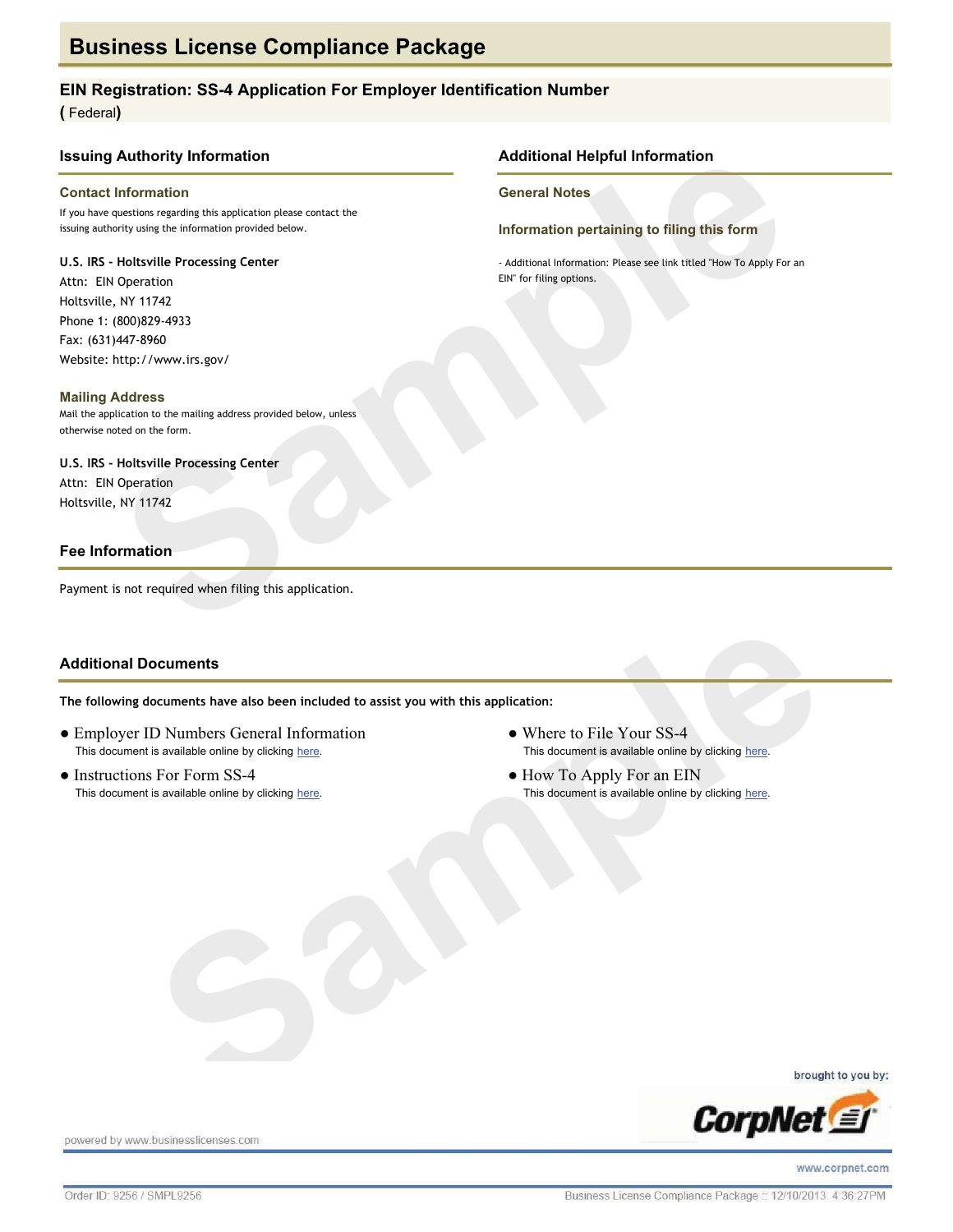|                        |                                                    | <b>Application for Employer Identification Number</b>                                                                                                                               |                                                                        |                            |                                                             | OMB No. 1545-0003                                                                                                                                                                              |
|------------------------|----------------------------------------------------|-------------------------------------------------------------------------------------------------------------------------------------------------------------------------------------|------------------------------------------------------------------------|----------------------------|-------------------------------------------------------------|------------------------------------------------------------------------------------------------------------------------------------------------------------------------------------------------|
|                        | (Rev. February 2006)<br>Department of the Treasury | (For use by employers, corporations, partnerships, trusts, estates, churches,<br>government agencies, Indian tribal entities, certain individuals, and others.)                     |                                                                        |                            |                                                             | <b>EIN</b>                                                                                                                                                                                     |
|                        | Internal Revenue Service                           | $\triangleright$ See separate instructions for each line.                                                                                                                           |                                                                        |                            | $\blacktriangleright$ Keep a copy for your records.         |                                                                                                                                                                                                |
|                        |                                                    | 1 Legal name of entity (or individual) for whom the EIN is being requested                                                                                                          |                                                                        |                            |                                                             |                                                                                                                                                                                                |
|                        |                                                    | 2 Trade name of business (if different from name on line 1)                                                                                                                         |                                                                        |                            | 3 Executor, administrator, trustee, "care of" name          |                                                                                                                                                                                                |
|                        |                                                    | 4a Mailing address (room, apt., suite no. and street, or P.O. box) 5a Street address (if different) (Do not enter a P.O. box.)                                                      |                                                                        |                            |                                                             |                                                                                                                                                                                                |
|                        |                                                    | 4b City, state, and ZIP code                                                                                                                                                        |                                                                        |                            | 5b City, state, and ZIP code                                |                                                                                                                                                                                                |
| Type or print clearly. | 6                                                  | County and state where principal business is located                                                                                                                                |                                                                        |                            |                                                             |                                                                                                                                                                                                |
|                        |                                                    | 7a Name of principal officer, general partner, grantor, owner, or trustor                                                                                                           |                                                                        |                            | 7b SSN, ITIN, or EIN                                        |                                                                                                                                                                                                |
|                        |                                                    | 8a Type of entity (check only one box)                                                                                                                                              |                                                                        |                            | Estate (SSN of decedent)                                    |                                                                                                                                                                                                |
|                        |                                                    | Sole proprietor (SSN) ____________                                                                                                                                                  |                                                                        |                            | Plan administrator (SSN)                                    |                                                                                                                                                                                                |
|                        | Partnership                                        |                                                                                                                                                                                     |                                                                        |                            | Trust (SSN of grantor)                                      |                                                                                                                                                                                                |
|                        |                                                    | Corporation (enter form number to be filed) ▶                                                                                                                                       |                                                                        |                            | <b>National Guard</b>                                       | State/local government                                                                                                                                                                         |
|                        |                                                    | Personal service corporation                                                                                                                                                        |                                                                        |                            | Farmers' cooperative                                        | Federal government/military                                                                                                                                                                    |
|                        |                                                    | Church or church-controlled organization                                                                                                                                            |                                                                        |                            | <b>REMIC</b>                                                | Indian tribal governments/enterprises                                                                                                                                                          |
|                        |                                                    | Other nonprofit organization (specify) ▶                                                                                                                                            |                                                                        |                            |                                                             |                                                                                                                                                                                                |
|                        |                                                    | Other (specify) ▶                                                                                                                                                                   |                                                                        |                            |                                                             |                                                                                                                                                                                                |
|                        |                                                    | 8b If a corporation, name the state or foreign country<br>(if applicable) where incorporated                                                                                        | State                                                                  |                            |                                                             | Foreign country                                                                                                                                                                                |
| 9                      |                                                    | Reason for applying (check only one box)                                                                                                                                            | $\mathbf{L}$                                                           |                            |                                                             |                                                                                                                                                                                                |
|                        |                                                    | Started new business (specify type) ▶ __________                                                                                                                                    |                                                                        |                            |                                                             | Changed type of organization (specify new type) ▶ ______________________________                                                                                                               |
|                        |                                                    |                                                                                                                                                                                     |                                                                        | Purchased going business   |                                                             |                                                                                                                                                                                                |
|                        |                                                    | Hired employees (Check the box and see line 12.)                                                                                                                                    |                                                                        |                            |                                                             |                                                                                                                                                                                                |
|                        |                                                    | Compliance with IRS withholding regulations                                                                                                                                         |                                                                        |                            | Created a pension plan (specify type) $\blacktriangleright$ |                                                                                                                                                                                                |
|                        |                                                    | Other (specify) $\blacktriangleright$                                                                                                                                               |                                                                        |                            |                                                             |                                                                                                                                                                                                |
| 10                     |                                                    | Date business started or acquired (month, day, year). See instructions.                                                                                                             |                                                                        |                            | 11 Closing month of accounting year                         |                                                                                                                                                                                                |
| 12                     |                                                    | nonresident alien. (month, day, year)                                                                                                                                               | design a state of the contract of the contract of the con-             |                            |                                                             | First date wages or annuities were paid (month, day, year). Note. If applicant is a withholding agent, enter date income will first be paid to                                                 |
| 13                     |                                                    | Highest number of employees expected in the next 12 months (enter -0- if none).                                                                                                     |                                                                        |                            |                                                             | Agricultural<br>Household<br>Other                                                                                                                                                             |
|                        | year?                                              | Do you expect to have \$1,000 or less in employment tax liability for the calendar<br>Yes                                                                                           | No. (If you expect to pay \$4,000 or less in wages, you can mark yes.) |                            |                                                             |                                                                                                                                                                                                |
|                        |                                                    |                                                                                                                                                                                     |                                                                        |                            |                                                             |                                                                                                                                                                                                |
|                        |                                                    | Check one box that best describes the principal activity of your business.                                                                                                          |                                                                        |                            | Health care & social assistance                             | Wholesale-agent/broker                                                                                                                                                                         |
|                        | Construction                                       | Rental & leasing                                                                                                                                                                    | Transportation & warehousing                                           |                            | Accommodation & food service                                | Wholesale-other<br>Retail                                                                                                                                                                      |
|                        | Real estate                                        | Manufacturing                                                                                                                                                                       | Finance & insurance                                                    |                            | Other (specify)                                             |                                                                                                                                                                                                |
| 14<br>15               |                                                    | Indicate principal line of merchandise sold, specific construction work done, products produced, or services provided.                                                              |                                                                        |                            |                                                             |                                                                                                                                                                                                |
|                        |                                                    | Has the applicant ever applied for an employer identification number for this or any other business?<br>Note. If "Yes," please complete lines 16b and 16c.                          |                                                                        |                            |                                                             | $\mathbf{I}$<br><b>No</b><br>Yes                                                                                                                                                               |
| 16a<br>16b             | Legal name $\blacktriangleright$                   |                                                                                                                                                                                     |                                                                        | Trade name ▶               |                                                             | If you checked "Yes" on line 16a, give applicant's legal name and trade name shown on prior application if different from line 1 or 2 above.                                                   |
|                        |                                                    | Approximate date when, and city and state where, the application was filed. Enter previous employer identification number if known.<br>Approximate date when filed (mo., day, year) |                                                                        | City and state where filed |                                                             | Previous EIN                                                                                                                                                                                   |
|                        |                                                    |                                                                                                                                                                                     |                                                                        |                            |                                                             |                                                                                                                                                                                                |
|                        |                                                    | Complete this section only if you want to authorize the named individual to receive the entity's EIN and answer questions about the completion of this form.                        |                                                                        |                            |                                                             |                                                                                                                                                                                                |
| <b>Third</b>           |                                                    | Designee's name                                                                                                                                                                     |                                                                        |                            |                                                             |                                                                                                                                                                                                |
| Party                  | <b>Designee</b>                                    | Address and ZIP code                                                                                                                                                                |                                                                        |                            |                                                             |                                                                                                                                                                                                |
|                        |                                                    |                                                                                                                                                                                     |                                                                        |                            |                                                             |                                                                                                                                                                                                |
| 16с                    |                                                    | Under penalties of perjury, I declare that I have examined this application, and to the best of my knowledge and belief, it is true, correct, and complete.                         |                                                                        |                            |                                                             |                                                                                                                                                                                                |
|                        |                                                    | Name and title (type or print clearly) $\blacktriangleright$                                                                                                                        |                                                                        |                            |                                                             |                                                                                                                                                                                                |
|                        | Signature $\blacktriangleright$                    |                                                                                                                                                                                     |                                                                        |                            | Date $\blacktriangleright$                                  | Designee's telephone number (include area code)<br>Designee's fax number (include area code)<br>Applicant's telephone number (include area code)<br>Applicant's fax number (include area code) |

**For Privacy Act and Paperwork Reduction Act Notice, see separate instructions.** Cat. No. 16055N Form **SS-4** (Rev. 2-2006)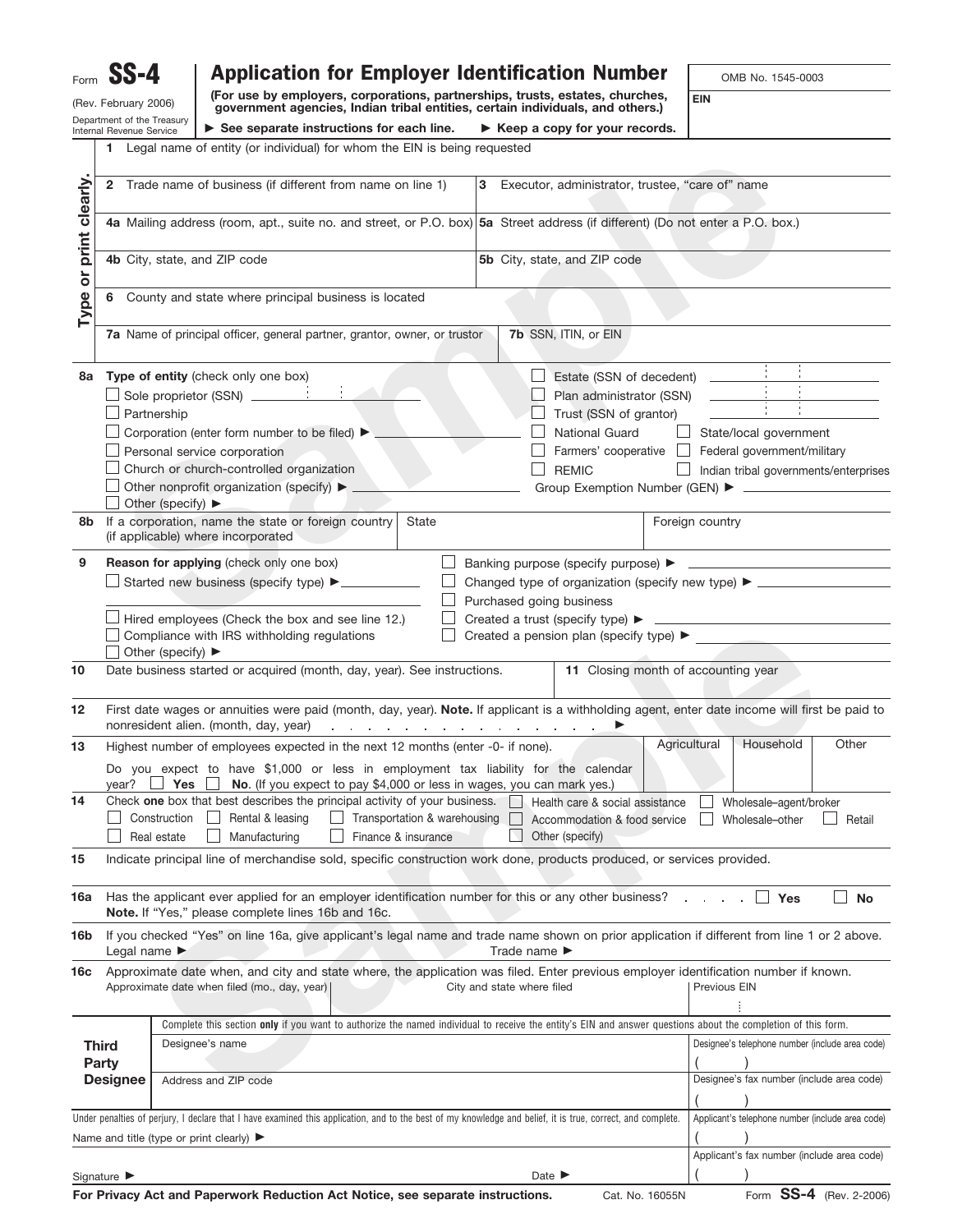## **Do I Need an EIN?**

File Form SS-4 if the applicant entity does not already have an EIN but is required to show an EIN on any return, statement, or other document.<sup>1</sup> See also the separate instructions for each line on Form SS-4.

| IF the applicant                                                                                                                       | AND                                                                                                                                                                                                                                                                                                                                                                                                                                                                                                                                                                                                                                      | THEN                                                                                      |
|----------------------------------------------------------------------------------------------------------------------------------------|------------------------------------------------------------------------------------------------------------------------------------------------------------------------------------------------------------------------------------------------------------------------------------------------------------------------------------------------------------------------------------------------------------------------------------------------------------------------------------------------------------------------------------------------------------------------------------------------------------------------------------------|-------------------------------------------------------------------------------------------|
| Started a new business                                                                                                                 | Does not currently have (nor expect to have)<br>employees                                                                                                                                                                                                                                                                                                                                                                                                                                                                                                                                                                                | Complete lines 1, 2, 4a-8a, 8b (if applicable),<br>and 9-16c.                             |
| Hired (or will hire)<br>employees, including<br>household employees                                                                    | Does not already have an EIN                                                                                                                                                                                                                                                                                                                                                                                                                                                                                                                                                                                                             | Complete lines 1, 2, 4a-6, 7a-b (if applicable),<br>8a, 8b (if applicable), and 9-16c.    |
| Opened a bank account                                                                                                                  | Needs an EIN for banking purposes only                                                                                                                                                                                                                                                                                                                                                                                                                                                                                                                                                                                                   | Complete lines 1-5b, 7a-b (if applicable), 8a,<br>9, and 16a-c.                           |
| Changed type of<br>organization                                                                                                        | Either the legal character of the organization<br>or its ownership changed (for example, you<br>incorporate a sole proprietorship or form a<br>partnership) <sup>2</sup>                                                                                                                                                                                                                                                                                                                                                                                                                                                                 | Complete lines 1-16c (as applicable).                                                     |
| Purchased a going<br>business <sup>3</sup>                                                                                             | Does not already have an EIN                                                                                                                                                                                                                                                                                                                                                                                                                                                                                                                                                                                                             | Complete lines 1-16c (as applicable).                                                     |
| Created a trust                                                                                                                        | The trust is other than a grantor trust or an<br>IRA trust <sup>4</sup>                                                                                                                                                                                                                                                                                                                                                                                                                                                                                                                                                                  | Complete lines 1-16c (as applicable).                                                     |
| Created a pension plan as<br>a plan administrator <sup>5</sup>                                                                         | Needs an EIN for reporting purposes                                                                                                                                                                                                                                                                                                                                                                                                                                                                                                                                                                                                      | Complete lines 1, 3, 4a-b, 8a, 9, and 16a-c.                                              |
| Is a foreign person needing<br>an EIN to comply with IRS<br>withholding regulations                                                    | Needs an EIN to complete a Form W-8 (other<br>than Form W-8ECI), avoid withholding on<br>portfolio assets, or claim tax treaty benefits <sup>6</sup>                                                                                                                                                                                                                                                                                                                                                                                                                                                                                     | Complete lines 1-5b, 7a-b (SSN or ITIN<br>optional), 8a-9, and 16a-c.                     |
| Is administering an estate                                                                                                             | Needs an EIN to report estate income on<br>Form 1041                                                                                                                                                                                                                                                                                                                                                                                                                                                                                                                                                                                     | Complete lines 1, 2, 3, 4a-6, 8a, 9-11, 12-15<br>(if applicable), and 16a-c.              |
| Is a withholding agent for<br>taxes on non-wage income<br>paid to an alien (i.e.,<br>individual, corporation, or<br>partnership, etc.) | Is an agent, broker, fiduciary, manager, tenant,<br>or spouse who is required to file Form 1042,<br>Annual Withholding Tax Return for U.S.<br>Source Income of Foreign Persons                                                                                                                                                                                                                                                                                                                                                                                                                                                           | Complete lines 1, 2, 3 (if applicable), 4a-5b,<br>7a-b (if applicable), 8a, 9, and 16a-c. |
| Is a state or local agency                                                                                                             | Serves as a tax reporting agent for public<br>assistance recipients under Rev. Proc. 80-4,<br>1980-1 C.B. 5817                                                                                                                                                                                                                                                                                                                                                                                                                                                                                                                           | Complete lines 1, 2, 4a-5b, 8a, 9, and 16a-c.                                             |
| Is a single-member LLC                                                                                                                 | Needs an EIN to file Form 8832, Entity<br>Classification Election, for filing employment tax<br>returns, or for state reporting purposes <sup>8</sup>                                                                                                                                                                                                                                                                                                                                                                                                                                                                                    | Complete lines 1-16c (as applicable).                                                     |
| Is an S corporation                                                                                                                    | Needs an EIN to file Form 2553, Election by a<br>Small Business Corporation <sup>9</sup>                                                                                                                                                                                                                                                                                                                                                                                                                                                                                                                                                 | Complete lines 1-16c (as applicable).                                                     |
|                                                                                                                                        | For example, a sole proprietorship or self-employed farmer who establishes a qualified retirement plan, or is required to file excise, employment, alcohol, tobacco, o<br>firearms returns, must have an EIN. A partnership, corporation, REMIC (real estate mortgage investment conduit), nonprofit organization (church, club, etc.), or<br>farmers' cooperative must use an EIN for any tax-related purpose even if the entity does not have employees.                                                                                                                                                                               |                                                                                           |
|                                                                                                                                        | <sup>2</sup> However, do not apply for a new EIN if the existing entity only (a) changed its business name, (b) elected on Form 8832 to change the way it is taxed (or is<br>covered by the default rules), or (c) terminated its partnership status because at least 50% of the total interests in partnership capital and profits were sold or<br>exchanged within a 12-month period. The EIN of the terminated partnership should continue to be used. See Regulations section 301.6109-1(d)(2)(iii).<br><sup>3</sup> Do not use the EIN of the prior business unless you became the "owner" of a corporation by acquiring its stock. |                                                                                           |
|                                                                                                                                        | 4 However, grantor trusts that do not file using Optional Method 1 and IRA trusts that are required to file Form 990-T, Exempt Organization Business Income Tax<br>Return, must have an EIN. For more information on grantor trusts, see the Instructions for Form 1041.                                                                                                                                                                                                                                                                                                                                                                 |                                                                                           |
|                                                                                                                                        | <sup>5</sup> A plan administrator is the person or group of persons specified as the administrator by the instrument under which the plan is operated.                                                                                                                                                                                                                                                                                                                                                                                                                                                                                   |                                                                                           |
|                                                                                                                                        | <sup>6</sup> Entities applying to be a Qualified Intermediary (QI) need a QI-EIN even if they already have an EIN. See Rev. Proc. 2000-12.                                                                                                                                                                                                                                                                                                                                                                                                                                                                                               |                                                                                           |
|                                                                                                                                        | $^7$ See also Household employer on page 3. Note. State or local agencies may need an EIN for other reasons, for example, hired employees.                                                                                                                                                                                                                                                                                                                                                                                                                                                                                               |                                                                                           |
|                                                                                                                                        | <sup>8</sup> Most LLCs do not need to file Form 8832. See Limited liability company (LLC) on page 4 for details on completing Form SS-4 for an LLC.                                                                                                                                                                                                                                                                                                                                                                                                                                                                                      |                                                                                           |
|                                                                                                                                        | <sup>9</sup> An existing corporation that is electing or revoking S corporation status should use its previously-assigned EIN.                                                                                                                                                                                                                                                                                                                                                                                                                                                                                                           |                                                                                           |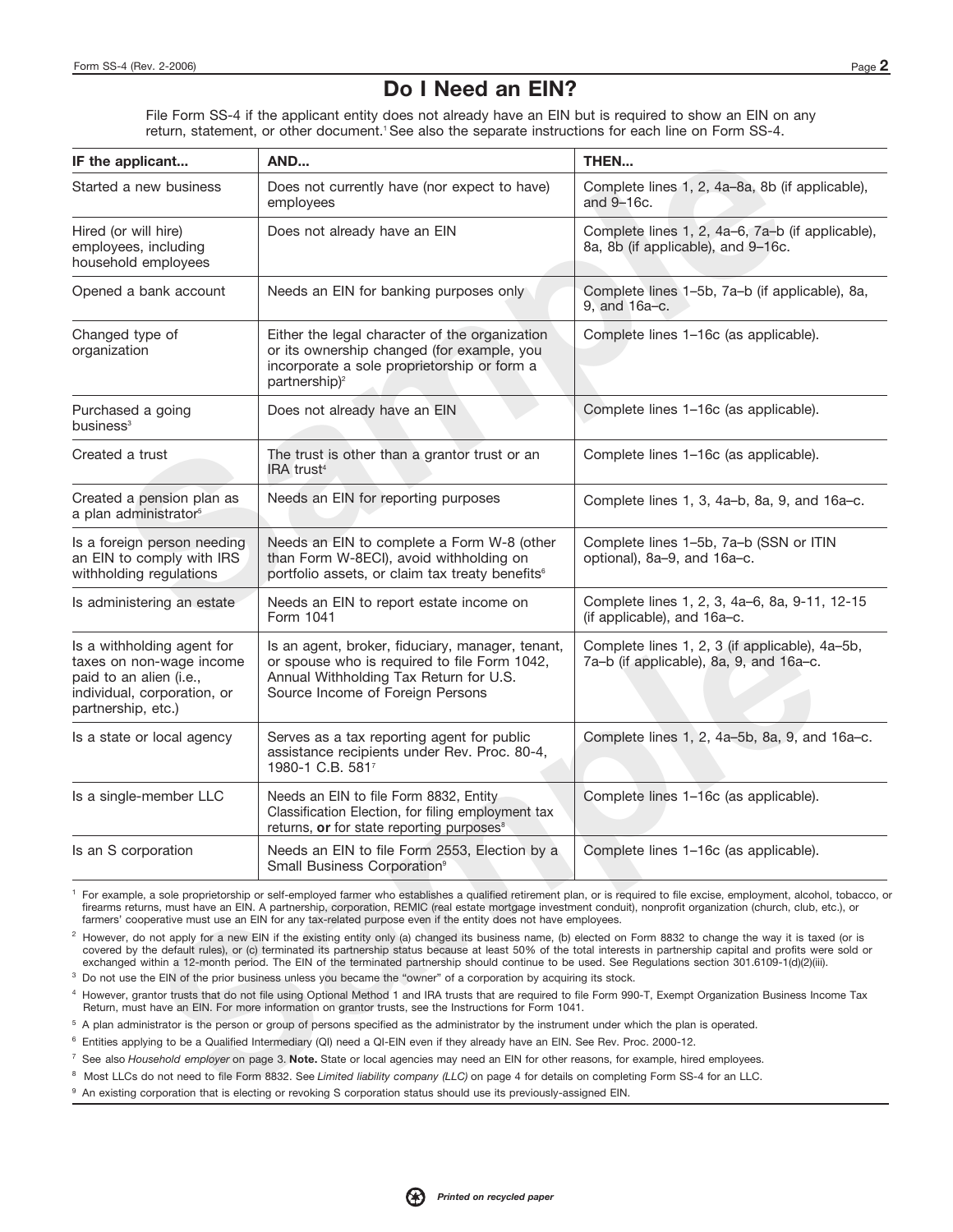## Tax Registration: Form NC/BR - Registration Application For Withholding, Sales, Use, **Machinery, Equipment, and Manufacturing Fuel Tax**

 $(NC)$ 

#### **Issuing Authority Information**

#### **Contact Information**

If you have questions regarding this application please contact the issuing authority using the information provided below.

#### North Carolina Dept. of Revenue

501 North Wilmington Street Raleigh, NC 27604 Phone 1: (877)308-9103 Website: http://www.dor.state.nc.us/index.html

#### **Mailing Address**

Mail the application to the mailing address provided below, unless otherwise noted on the form.

## North Carolina Dept. of Revenue

501 North Wilmington Street Raleigh, NC 27604

#### **Fee Information**

Payment is not required when filing this application.

#### **Additional Documents**

The following documents have also been included to assist you with this application:

- Withholding Tax Frequently Asked Ouestions This document is available online by clicking here.
- North Carolina Sales and Use Tax Act This document is available online by clicking here.

#### **Additional Helpful Information**

**General Notes** 

Information pertaining to filing this form

• Income Tax Withholding Tables and **Instructions For Employers** This document is available online by clicking here.

brought to you by:



powered by www.businesslicenses.com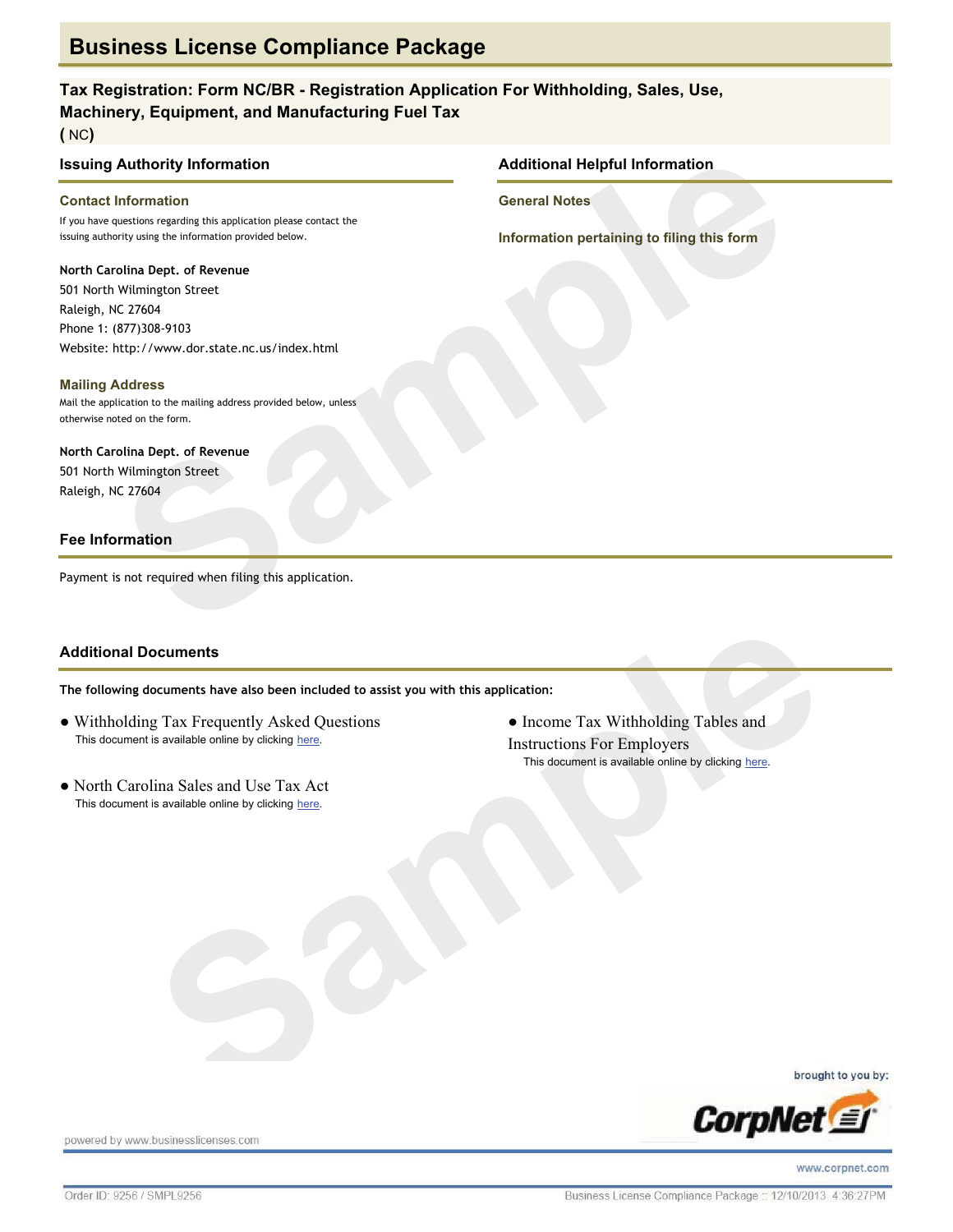| NC-BR    |  |
|----------|--|
| Web-Fill |  |
| 10-06    |  |

# Business Registration Application for<br>Income Tax Withholding, Sales and Use Tax, and<br>Machinery, Equipment, and Manufacturing Fuel Tax າue

Office Use

┐

|  | North Carolina Department of Reven |  |
|--|------------------------------------|--|

|     | I. Identifying Information                                                                                                                                                                  |                                                                                         |                                                                            |                                                                                |                                                                                          |                   |
|-----|---------------------------------------------------------------------------------------------------------------------------------------------------------------------------------------------|-----------------------------------------------------------------------------------------|----------------------------------------------------------------------------|--------------------------------------------------------------------------------|------------------------------------------------------------------------------------------|-------------------|
|     | 1. Federal Employer ID No.:                                                                                                                                                                 |                                                                                         | or                                                                         | Proprietor's Social Security No.:                                              |                                                                                          |                   |
| 2.  | Type of Ownership: $\bigcirc$ Proprietorship                                                                                                                                                | $^{(+)}$                                                                                | C Corp. ◯ S Corp. ◯ LLC ◯ Partnership ◯ LLP ◯ Fiduciary ◯ Other (Identify) |                                                                                |                                                                                          |                   |
|     | If a corporation, state of incorporation:                                                                                                                                                   |                                                                                         | If N.C. Corporation or LLC, enter N.C. Secretary of State ID No.:          |                                                                                |                                                                                          |                   |
|     | 3. Legal Business or Owner's Name:                                                                                                                                                          |                                                                                         |                                                                            |                                                                                |                                                                                          |                   |
| 4.  | Trade Name (DBA Name):                                                                                                                                                                      |                                                                                         |                                                                            |                                                                                |                                                                                          |                   |
| 5.  | Daytime Business Phone:                                                                                                                                                                     |                                                                                         |                                                                            | 6. Fax Phone:                                                                  |                                                                                          |                   |
|     | 7. Business Location in N.C.:<br>(Not P.O. Box Number)                                                                                                                                      | <b>Street</b><br>City                                                                   | <b>State</b>                                                               | Zip Code                                                                       | County                                                                                   |                   |
|     | 8. Is the business located within city or town limits?                                                                                                                                      | Yes                                                                                     | 9.<br>No                                                                   | Number of locations in N.C.                                                    | Enclose list if more than one.                                                           |                   |
| 10. | <b>Mailing Address:</b>                                                                                                                                                                     | Street or P.O. Box                                                                      |                                                                            |                                                                                |                                                                                          |                   |
|     |                                                                                                                                                                                             | City                                                                                    | <b>State</b>                                                               | Zip Code                                                                       |                                                                                          |                   |
|     | 11. List primary partners or corporate of ficers (President, Vice President, Secretary, and Treasurer):                                                                                     |                                                                                         |                                                                            |                                                                                |                                                                                          |                   |
|     | Name                                                                                                                                                                                        | <b>Title</b>                                                                            | Social Security No.                                                        |                                                                                | <b>Address</b>                                                                           |                   |
|     |                                                                                                                                                                                             |                                                                                         |                                                                            |                                                                                |                                                                                          |                   |
|     |                                                                                                                                                                                             |                                                                                         |                                                                            |                                                                                |                                                                                          |                   |
|     |                                                                                                                                                                                             |                                                                                         |                                                                            |                                                                                |                                                                                          |                   |
|     |                                                                                                                                                                                             |                                                                                         |                                                                            |                                                                                |                                                                                          |                   |
|     |                                                                                                                                                                                             |                                                                                         |                                                                            |                                                                                |                                                                                          |                   |
|     | II. Withholding Tax Section - Complete to apply for an Income Tax Withholding Number.<br>-Do you have employees who are subject to N.C. withholding?                                        |                                                                                         | $\bigcirc$ Yes                                                             | ◯ No -Date when wages were or will first be paid in N.C.:                      |                                                                                          |                   |
|     |                                                                                                                                                                                             |                                                                                         |                                                                            |                                                                                |                                                                                          |                   |
|     | -Do you make pension payments to N.C. residents?<br>If yes, do you choose to report the pension payment withholding separately?                                                             | ( ) Yes                                                                                 | ( ) No                                                                     | (See instructions)<br>( Yes                                                    | ◯ No                                                                                     |                   |
|     | -Do you pay compensation (other than wages to employees) to a nonresident entity or a nonresident individual for personal services performed<br>in N.C.? $\bigcirc$ Yes                     | $\bigcirc$ No If yes, do you choose to report this withholding separately?              |                                                                            | (See instructions) $\bigcap$ Yes                                               | ( No                                                                                     |                   |
|     | -Amount of tax you expect to withhold each month: $\Omega$ ess than \$250 (Quarterly) $\Omega$ \$250 - \$2,000 (Monthly) $\Omega$ More than \$2,000 (Semiweekly)                            |                                                                                         |                                                                            |                                                                                |                                                                                          |                   |
|     |                                                                                                                                                                                             |                                                                                         |                                                                            |                                                                                |                                                                                          |                   |
|     | III. Sales and Use Tax Section - Complete to apply for a Sales and Use Tax Number.                                                                                                          |                                                                                         |                                                                            |                                                                                |                                                                                          |                   |
|     | -When will you start selling or purchasing items subject to N.C. sales or use tax?                                                                                                          |                                                                                         |                                                                            |                                                                                | (You are required to file a return beginning<br>with the month or quarter you indicate.) |                   |
|     | -Will your sales be? $\bigcirc$ Retail (to users or consumers)                                                                                                                              |                                                                                         | Wholesale (to registered merchants for resale)                             |                                                                                | <b>Both Retail and Wholesale</b>                                                         |                   |
|     | -What will you sell? (Be specific)                                                                                                                                                          |                                                                                         |                                                                            |                                                                                |                                                                                          |                   |
|     | -Are you registering only to remit use tax on purchases?                                                                                                                                    |                                                                                         | $\bigcirc$ Yes<br>$\bigcirc$ No                                            |                                                                                |                                                                                          |                   |
|     | -Will you sell electricity?                                                                                                                                                                 | $\bigcirc$ Yes                                                                          | $\bigcirc$ No                                                              | -Will you sell telecommunications services?                                    | () Yes<br>() No                                                                          |                   |
|     | -Will you sell direct-to-home satellite services?                                                                                                                                           | () Yes                                                                                  | $\bigcirc$ No                                                              | -Will you sell other video programming services?                               | ( ) No<br>() Yes                                                                         |                   |
|     | -Will you lease motor vehicles to others?                                                                                                                                                   | $\bigcirc$ Yes                                                                          | $\bigcirc$ No<br>-Will you sell new tires?                                 |                                                                                | ( ) Yes<br>() No                                                                         |                   |
|     | -Will you sell new appliances?<br>-Amount of sales tax expected each month:                                                                                                                 | ◯ Yes                                                                                   | (C) No<br>CL ess than \$100 (Quarterly)                                    | -What accounting method will you use?<br>$\bigcirc$ \$100 - \$10,000 (Monthly) | ( ) Cash<br>\$10,000 or more (Semimonthly)                                               | $\bigcap$ Accrual |
|     | -If your business is seasonal, fill in circles for months of sales:                                                                                                                         |                                                                                         |                                                                            |                                                                                | ○ Jan OFeb OMar OApr OMay OJun OJul OAug OSep OOct ONov ODec                             |                   |
|     | IV. Machinery, Equipment, and Manufacturing Fuel Tax Section - Complete to apply for a number to remit tax on purchases of machinery,                                                       |                                                                                         |                                                                            |                                                                                |                                                                                          |                   |
|     | equipment, or manufacturing fuel.                                                                                                                                                           |                                                                                         |                                                                            |                                                                                |                                                                                          |                   |
|     | -Are you registering to remit tax on purchases of machinery or recycling equipment?<br>-Are you registering to remit tax on purchases of fuel to operate a manufacturing industry or plant? |                                                                                         |                                                                            | ( ) Yes<br>( ) Yes                                                             | No<br>No<br>$^{\circ}$                                                                   |                   |
|     |                                                                                                                                                                                             |                                                                                         |                                                                            |                                                                                |                                                                                          |                   |
|     | V. Signature:                                                                                                                                                                               | I certify that, to the best of my knowledge, this application is accurate and complete. | Title:                                                                     |                                                                                | Date: $\equiv$                                                                           |                   |
|     | Mail to: N.C. Department of Revenue, P. O. Box 25000, Raleigh, NC 27640-0100                                                                                                                |                                                                                         |                                                                            |                                                                                |                                                                                          |                   |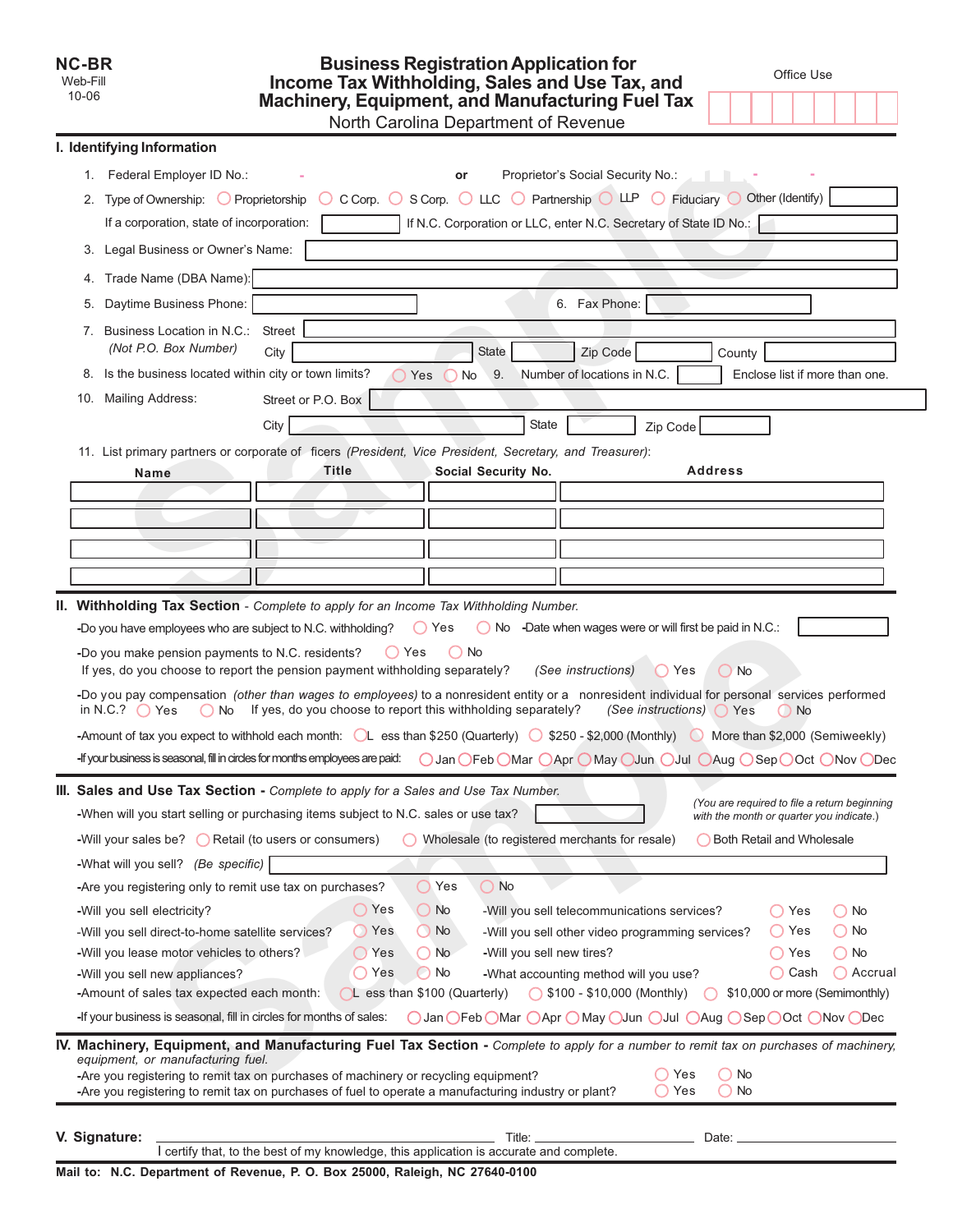#### **Income Tax Withholding**

Wages: North Carolina law requires withholding of income tax from salaries and wages of all residents regardless of where earned and from wages of nonresidents for personal services performed in this S tate. The tax must be withheld from each p ayment of wages, and is considered to be held in trust until it is paid to the Department of Revenue. Due date on the amount of tax withheld each month. Employers withholding less than \$250 per month report and p ay quarterly. Employers who, on average, withhold at least \$250 but less than \$2,000 per month report and p ay monthly. Employers who, on average, withhold \$2,0 00 or more per month make payments on the dates federal deposits are required and file quarterly reports.

Pension Payments: If you are required to withhold federal tax under section 3405 of the Internal Revenue Code on a pension payment to a N.C. resident, you must also withhold State income tax unless the recipient elects no withholding. You must withhold on periodic payments as if the recipient is a married person with three allowances unless the recipient provides an exemption certificate (Form NC-4 P) reflecting a different filing status or number of allowances. For nonperiodic distributions, 4% of the tax must be withheld. **Reporting and Paying** Pension Withholding: If you already have a wage withholding identification number, you can report and pay the pension withholding with your wage withholding or you may choose to report and p ay the withholding tax separately. If you choose to p ay pension withholding with wage withholding, you do not have to complete this form. However, if you choose sep arate reporting of wage and pension withhol ding, or if you report only pension withholding, you must complete and file this form to obt ain a new identification number.

Other Compensation: If you pay non-wage compensation of more than \$1,500 during the calendar year to a nonresident contractor for personal services performed in N.C. in connection with a performance, an entertainment or athletic event, a speech, or the creation of a film, radio, or television program, you must withhold N.C. income tax at the rate of 4% from this non-wage compensation. Reporting and Paying Withholding from Non-wage Compensation: If you already have a wage withholding identification numberyou can report and pay the nonwage withholding with your wage withholding or you may choose to report and pay the withholding tax separately. If you choose to pay nonwage withholding with wage withholding, you do not have to complete this form. However, if you choose sep arate reporting of wa ge and non-wage compensation, or if you report only non-wage withholding, you must complete and file this form to obtain a new identif ication number. For detailed instructions on reporting and paying tax withheld from wages, pensions, and other compensation, see Form NC-30, Income Tax Withholding Tables and Instructions for Employers. Form NC-30 is available on the Department's website at www.dornc.com.

#### **Sales and Use Tax**

Every person who engages as a retailer or wholesale merchant in the business of selling, renting, or leasing taxable tangible personal property in this S tate or who operates a laundry, dry cleaning plant, or similar business in this S tate, or a hotel, m otel, or similar business in this S tate must obt ain a Certificate of Registration. A Certificate of Registration allows the merchant to issue a Certificate of Exemption to obtain property for resale without paying the sales tax. A purchaser is liable for a \$250 penalty for misuse of a Certificate of Exemption. See the certificate for instructions on its proper use.

Every business that buys taxable tangible personal property from out-of-state vendors for storage, use, or consumption in North Carolina is required to obt ain a Users or Consumers Use Tax Registration unless the business is registered for sales and use t ax or has paid all taxes due on their purchases. Individuals making non-business purchases should remit the use tax due on their North Carolina Individual Income Tax Return and are not required to register.

#### **Machinery, Equipment, and Manufacturing Fuel Tax**

Every manufacturing industry or plant, major recycling facility, research development company, and every contractor or subcontractor that performs contracts with a manufacturing industry or plant is required to register and remit the 1% tax with an \$80 maximum per article when purchasing mill machinery , mill machinery p arts or accessories, or equipment for storage, use, or consumption in this State. Every manufacturing industry or plant that purchases fuel to operate that industry or plant is also required to registe r and remit the 1% tax on the sales price of fuel.

#### **Business Registration Application Instructions**

- Step 1 Complete Section I, Identifying Information. Use blue or black ink.
	- Line 1 Enter your Federal Employer's Identification Number. If you have applied for the number, but have not yet received it, enter "applied for" and furnish the number as soon as it is available. Important: Federal employer identification numbers are required of all p artnerships. If the business is a proprietorship, enter the Social Security Number of the owner
	- Line 3 If the business is a sole proprietorship, enter the name of the owner. If the business is a corporation or a LLC, enter the legal name. The legal name of the N.C. corporation or LLC is the name shown on the Articles of Incorporation or Articles of Organization filed with the Secret ary of State. The legal name of an out-of-st ate corporation or LLC is the name shown on the Certificate of Authority issued by the Secretary of State. If the business is a partnership, enter the legal name of the p artnership and list the p artners' names in Item 1 1.
	- Line 4 Enter the trade name by which your business is known to the public.
	- Line 7 Enter the address of the actual business location, not the home address of an individual owner or a representative in N.C.
- Step 2 Complete Section II if you are applying for an Income T ax Withholding Number.
- Step 3 Complete Section III if you are applying for a Certificate of Registration, also known as a Sales and Use Tax Number, or for a Users or Consumers Use Tax Registration.
- Step 4 Complete Section IV if you are applying for a number to remit the machinery, equipment, and manufacturing fuel tax.
- Step 5 Sign the application and mail it to P.O. Box 25000, Raleigh, NC 27640-0100. The application must be signed by the owner, a partner, a corporate officer, or another authorized individual. Questions can be directed to 1-877-252-3052 (toll-free).

NOTE - The Department will assign you a withholding, sales and use t ax, and machinery, equipment, and manufacturing fuel t ax account number as appropriate, after this application is processed. Use the assigned number to make your tax payments. The amount of tax withheld or any sales tax collected is deemed by law to be held in trust by you for the Bate of N.C. Failure to remit or any misapplication of these funds to the Department of Revenue could result in criminal action.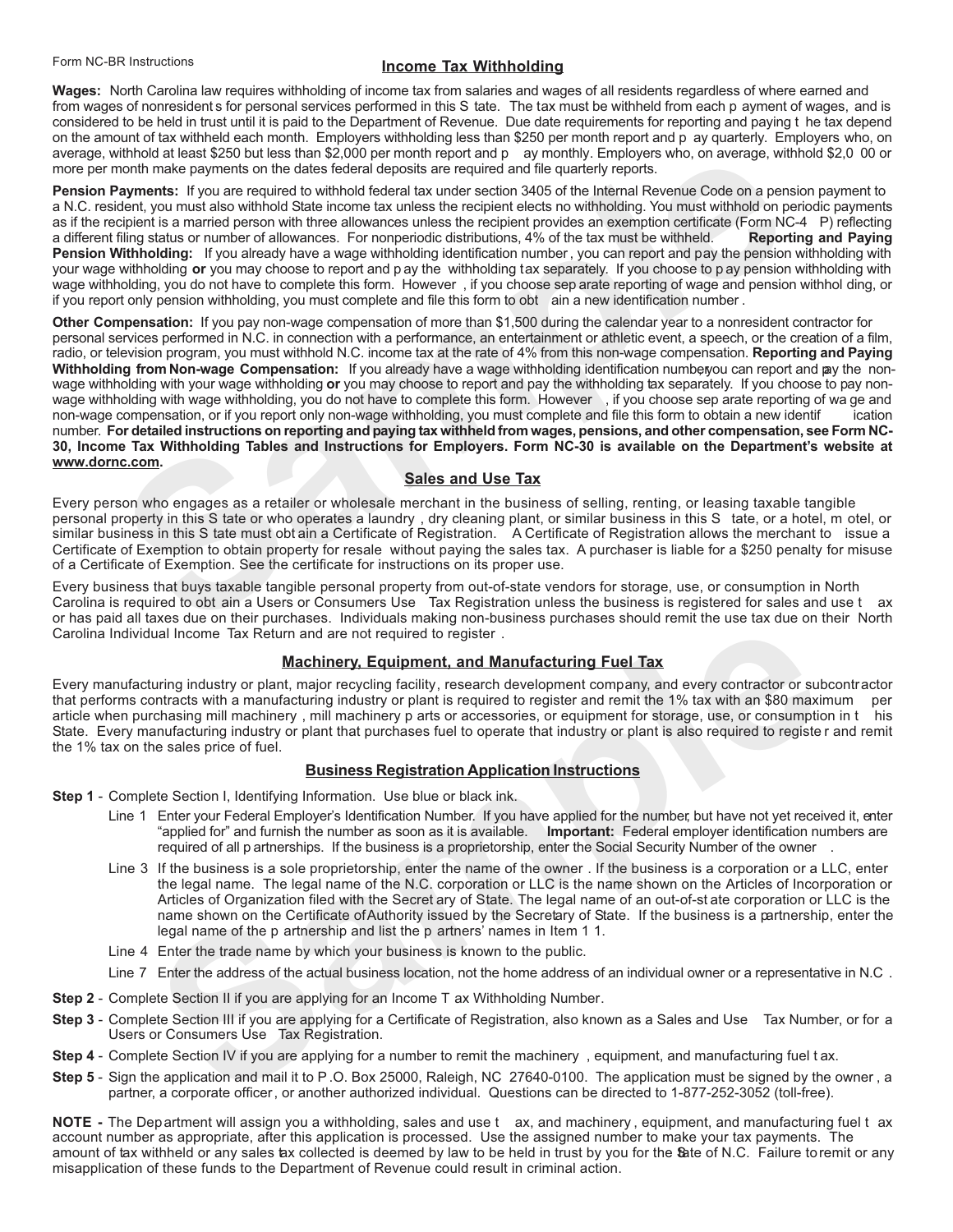#### Fictitious Name Registration: Certificate Of Assumed Name For Corporation

**Additional Helpful Information** 

Information pertaining to filing this form - The following special signature/seal are required: ( Notary Public,

**General Notes** 

Seal)

(Guilford NC)

#### **Issuing Authority Information**

#### **Contact Information**

If you have questions regarding this application please contact the issuing authority using the information provided below.

#### **Guilford County Register of Deeds**

201 South Eugene Street Lower Level, Room L53 PO Box 3427 Greensboro, NC 27402 Phone 1: (336)641-7556 Website: http://gcms0004.co.guilford.nc.us/departments/rod/ind ex.php

**Mailing Address** Mail the application to the mailing address provided below, unless otherwise noted on the form.

**Guilford County Register of Deeds** 201 South Eugene Street Lower Level, Room L53 PO Box 3427 Greensboro, NC 27402

#### **Fee Information**

This application requires you to pay a fee to the licensing authority. The fee should be submitted with the application.

The fee varies and is based on the following:

- Number of Pages - (Filing fee for the first page: \$14.00. | | Filing fee for each additional page: \$3.00)

#### **Payment**

If paying by check, make check payable to: Guilford County







powered by www.businesslicenses.com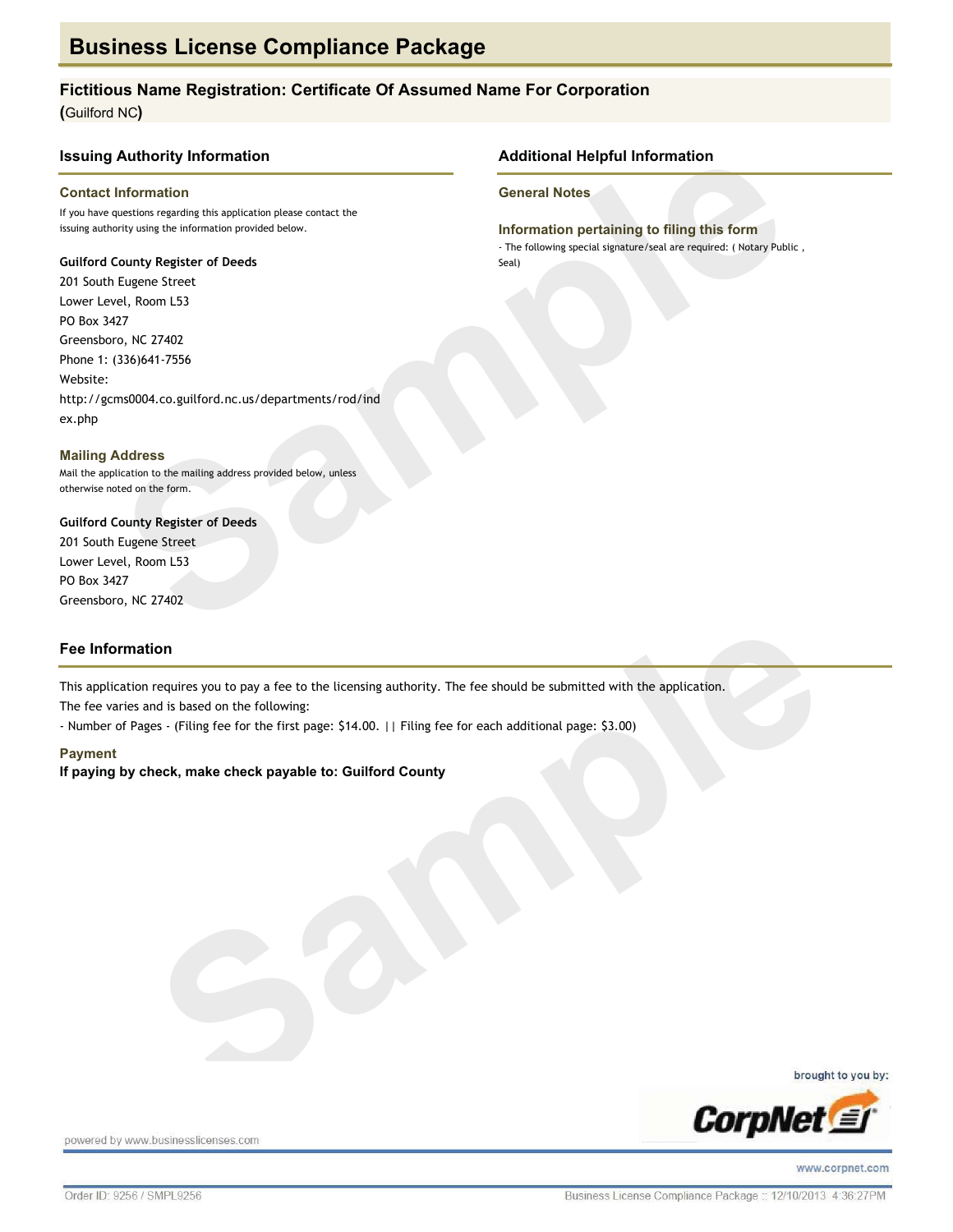## **CERTIFICATE OF ASSUMED NAME FOR CORPORATION**

|                                                                                                                                                          | <b>CERTIFICATE OF ASSUMED NAME FOR CORPORATION</b> |
|----------------------------------------------------------------------------------------------------------------------------------------------------------|----------------------------------------------------|
| The undersigned corporation, proposing to engage in business in<br>Carolina, under an assumed name other than its corporate name, hereby certifies that: | <b>Contract Contract Contract</b><br>County, North |
| 1. The assumed name under which the business is to be conducted is:                                                                                      |                                                    |
|                                                                                                                                                          |                                                    |
|                                                                                                                                                          |                                                    |
| 2. The names and address of the owner(s) of the business is (are):                                                                                       |                                                    |
|                                                                                                                                                          |                                                    |
|                                                                                                                                                          |                                                    |
|                                                                                                                                                          |                                                    |
|                                                                                                                                                          |                                                    |
| In witness whereof, this certificate is signed in the name of the corporation by its                                                                     | (Title)                                            |
|                                                                                                                                                          |                                                    |
| this $\frac{day \text{ of } (x,y) - (x,y) \text{ of } (x,y) - (y,y) \text{ of } (x,y) \text{ of } (x,y)$                                                 |                                                    |
|                                                                                                                                                          |                                                    |
|                                                                                                                                                          | (Name of Corporation)                              |
|                                                                                                                                                          |                                                    |
|                                                                                                                                                          | By:                                                |
|                                                                                                                                                          | (Signature and Title)                              |
|                                                                                                                                                          |                                                    |
|                                                                                                                                                          |                                                    |
|                                                                                                                                                          |                                                    |
|                                                                                                                                                          |                                                    |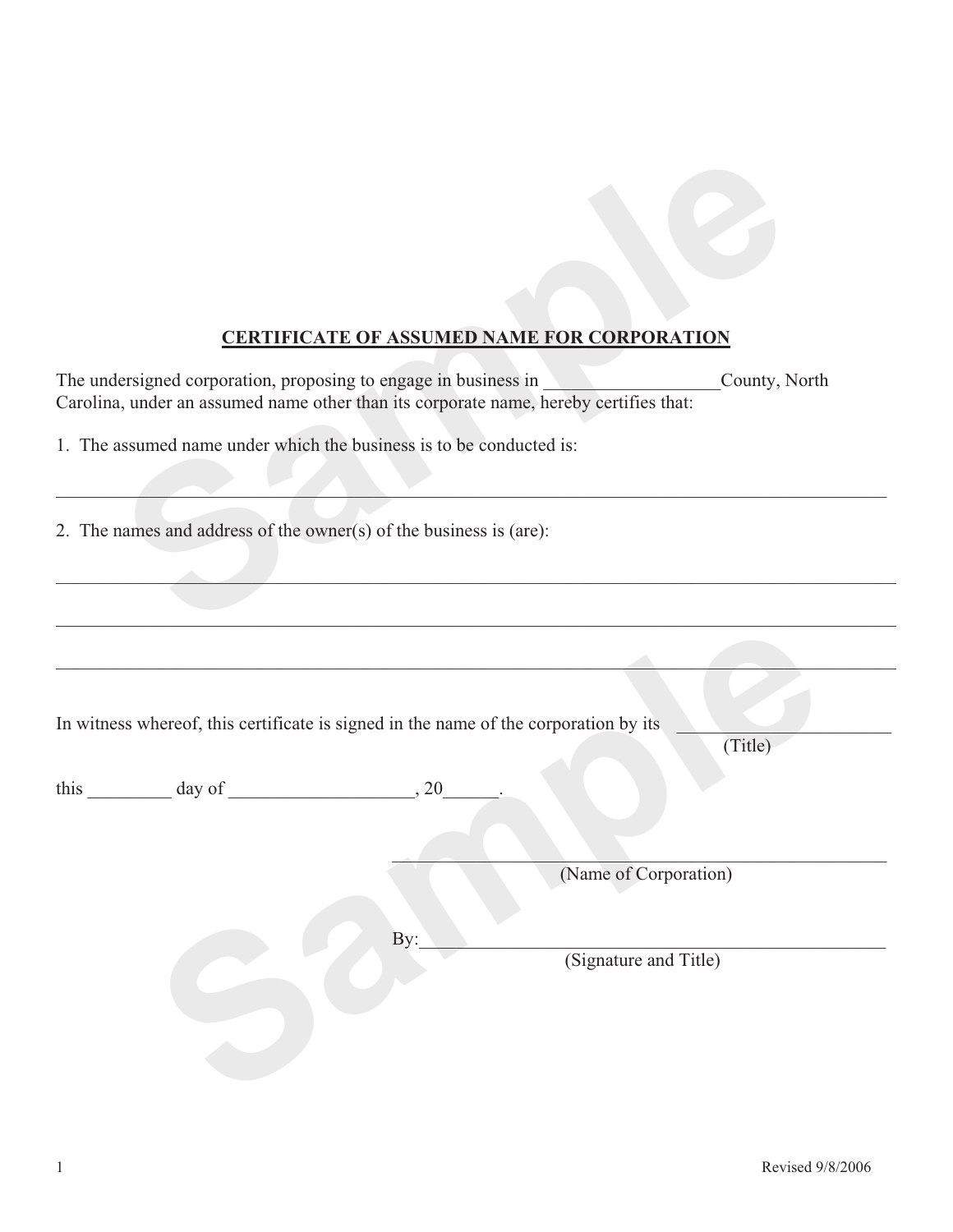## **Notary Acknowledgment for the "Certificate of Assumed Name for Corporation"**

|                                                                                                 |                        | County,             |
|-------------------------------------------------------------------------------------------------|------------------------|---------------------|
|                                                                                                 |                        |                     |
| personally appeared before me this day and acknowledged that he/she is                          |                        |                     |
|                                                                                                 |                        | (Title of Official) |
| of Corporation Corporation Corporation, and that he/she as (Title of Official)                  |                        |                     |
|                                                                                                 |                        |                     |
| being authorized to do so, executed the foregoing instrument on behalf of the said corporation. |                        |                     |
|                                                                                                 |                        |                     |
|                                                                                                 |                        |                     |
|                                                                                                 |                        |                     |
|                                                                                                 |                        |                     |
| (Official Seal of                                                                               | Notary Public          |                     |
| Officer taking<br>Acknowledgment)                                                               |                        |                     |
|                                                                                                 | My Commission Expires: |                     |
|                                                                                                 |                        | Month/Day/Year      |
|                                                                                                 |                        |                     |
|                                                                                                 |                        |                     |
|                                                                                                 |                        |                     |
|                                                                                                 |                        |                     |
|                                                                                                 |                        |                     |
|                                                                                                 |                        |                     |
|                                                                                                 |                        |                     |
|                                                                                                 |                        |                     |
|                                                                                                 |                        |                     |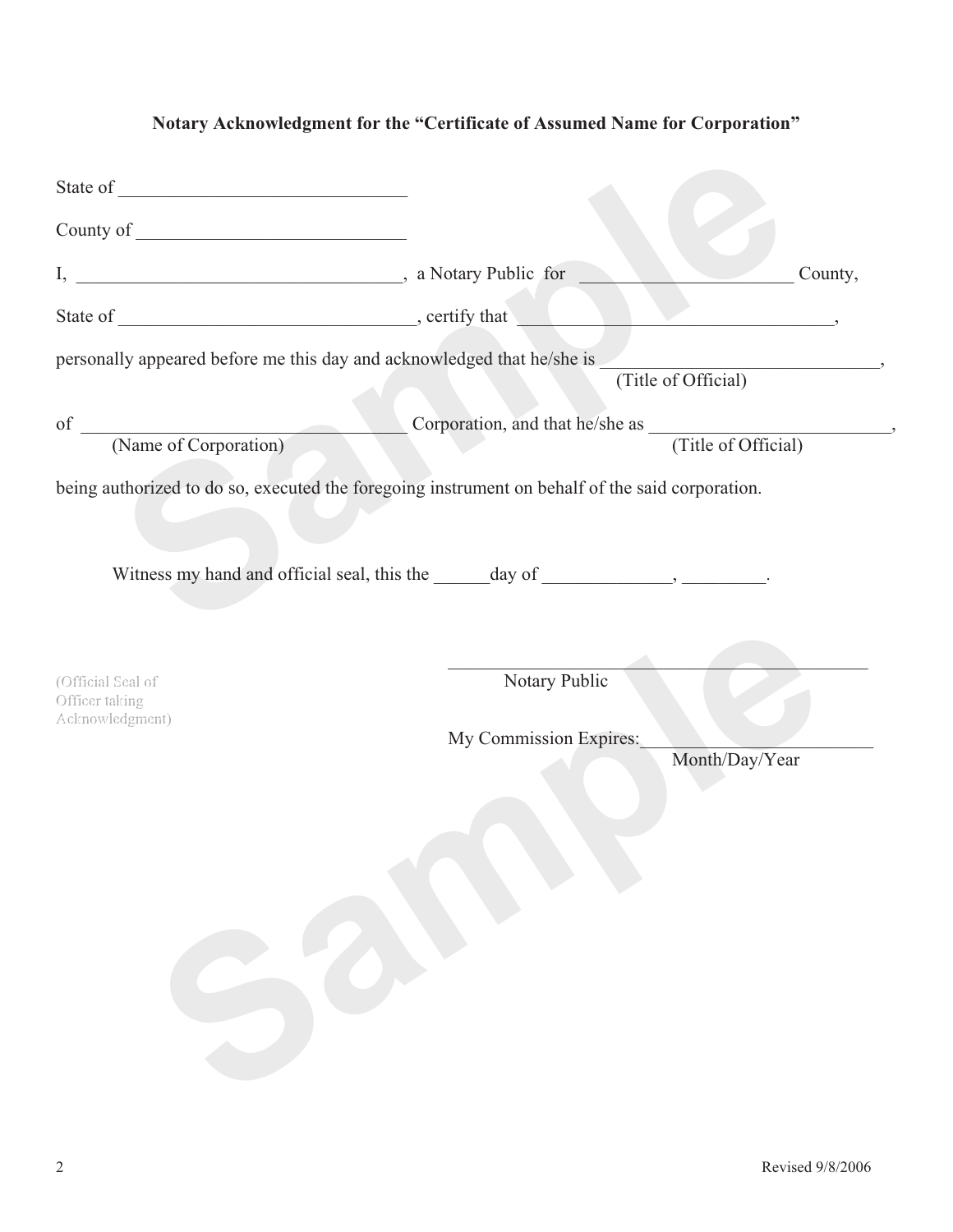### **Business License: Privilege License Application**

(Greensboro NC)

#### **Issuing Authority Information**

#### **Contact Information**

If you have questions regarding this application please contact the issuing authority using the information provided below.

#### **Greensboro Finace Department**

300 West Washington Street PO Box 3136 Greensboro, NC 27402 Phone 1: (336)373-2501 Phone 2: (336)373-2310 Fax: (336)373-4393 Website: http://www.greensboro-nc.gov/Departments/finance1/

**Mailing Address** Mail the application to the mailing address provided below, unless otherwise noted on the form.

**Greensboro Finace Department** P.O. BOX 3136 Greensboro, NC 27402

#### **Fee Information**

This application requires you to pay a fee to the licensing authority. The fee should be submitted with the application. The fee varies and is based on the following:

- Gross Receipts

**Payment** If paying by check, make check payable to: City of Greensboro

#### **Additional Documents**

The following documents have also been included to assist you with this application:

• Privilege License FAQ's This document is available online by clicking here. • Privelge License Application Information And Fee Schedule

This document is available online by clicking here.

**Additional Helpful Information** 

Information pertaining to filing this form

- Additional Information: An additional fee will be added on to the Privilege Application License fee to become a Specialty Business

**General Notes** 

License.





powered by www.businesslicenses.com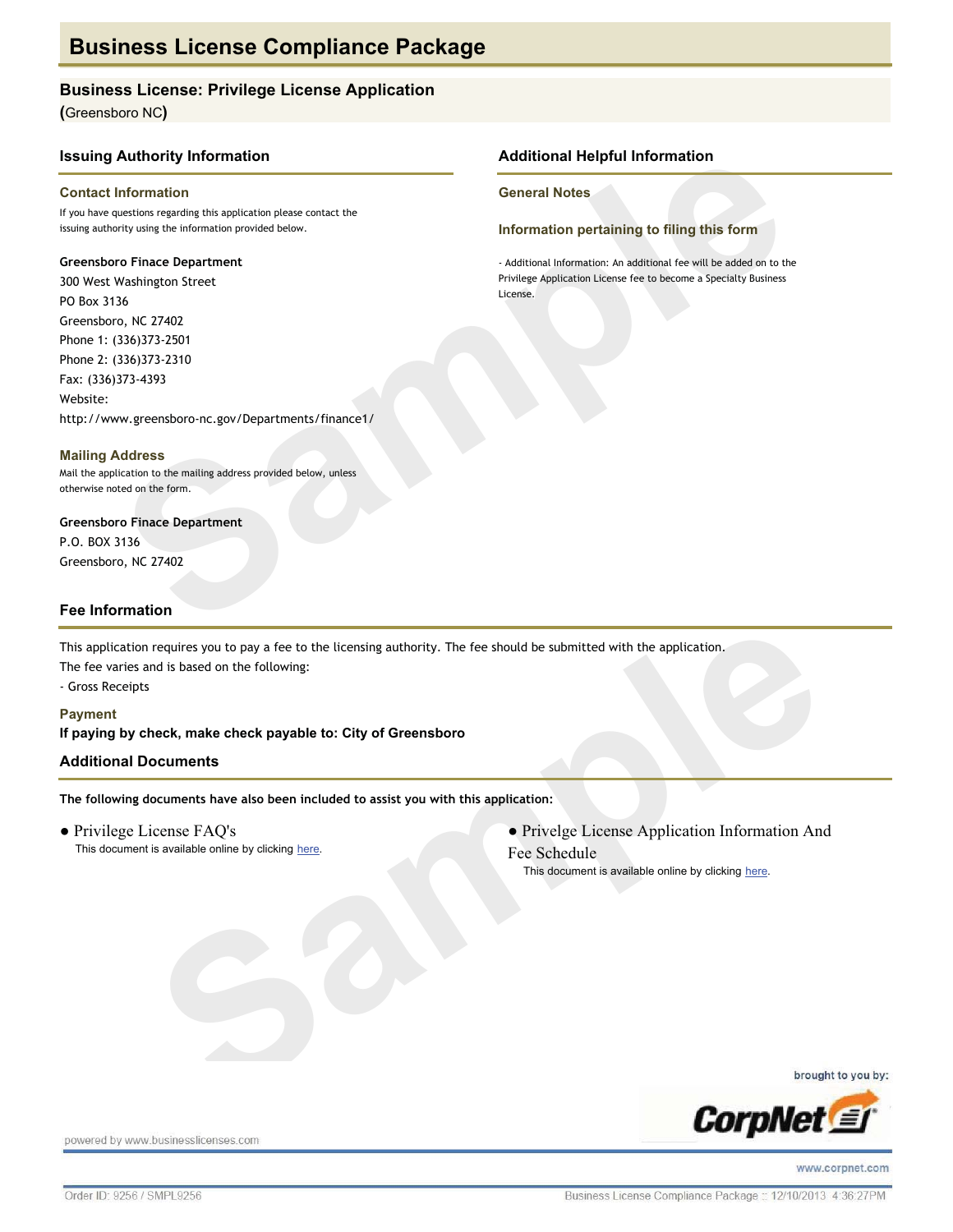## **City of Greensboro Collections Division PO Box 26118, Greensboro, NC 27402-6118 Phone (336) 373-2501 FAX (336) 373-4393**

|             |                                                                                                                                                                                                                                  | <b>Privilege License Application</b><br>License Year 2006-2007 |                                                       |
|-------------|----------------------------------------------------------------------------------------------------------------------------------------------------------------------------------------------------------------------------------|----------------------------------------------------------------|-------------------------------------------------------|
| $\mathbf A$ |                                                                                                                                                                                                                                  |                                                                |                                                       |
| 1.          | <b>Business Name:</b>                                                                                                                                                                                                            |                                                                |                                                       |
|             |                                                                                                                                                                                                                                  |                                                                |                                                       |
| 2.          | Local Business Address (No PO Box Numbers)<br>Street:<br>City:                                                                                                                                                                   |                                                                |                                                       |
|             |                                                                                                                                                                                                                                  |                                                                | State: <u>Zip Code:</u>                               |
| 3.          | Mailing Address (if different)<br>Street:                                                                                                                                                                                        |                                                                |                                                       |
|             |                                                                                                                                                                                                                                  |                                                                |                                                       |
| ${\bf B}$   | Check one:<br>Individual (List names and addresses below)<br>Partnership (List names and addresses below)<br>LLC (List names and addresses below)<br>Corporation (List president and secretary's names and home addresses below) |                                                                |                                                       |
|             |                                                                                                                                                                                                                                  |                                                                |                                                       |
|             | Name:                                                                                                                                                                                                                            |                                                                | Title:                                                |
| 1.          | Home Address                                                                                                                                                                                                                     |                                                                |                                                       |
|             | Street:<br>City:                                                                                                                                                                                                                 |                                                                |                                                       |
|             | Name:                                                                                                                                                                                                                            |                                                                |                                                       |
|             | <b>Home Address</b>                                                                                                                                                                                                              |                                                                |                                                       |
|             | Street:<br>City:                                                                                                                                                                                                                 |                                                                | State: Zip Code:<br>Title:<br>State: <u>Zip Code:</u> |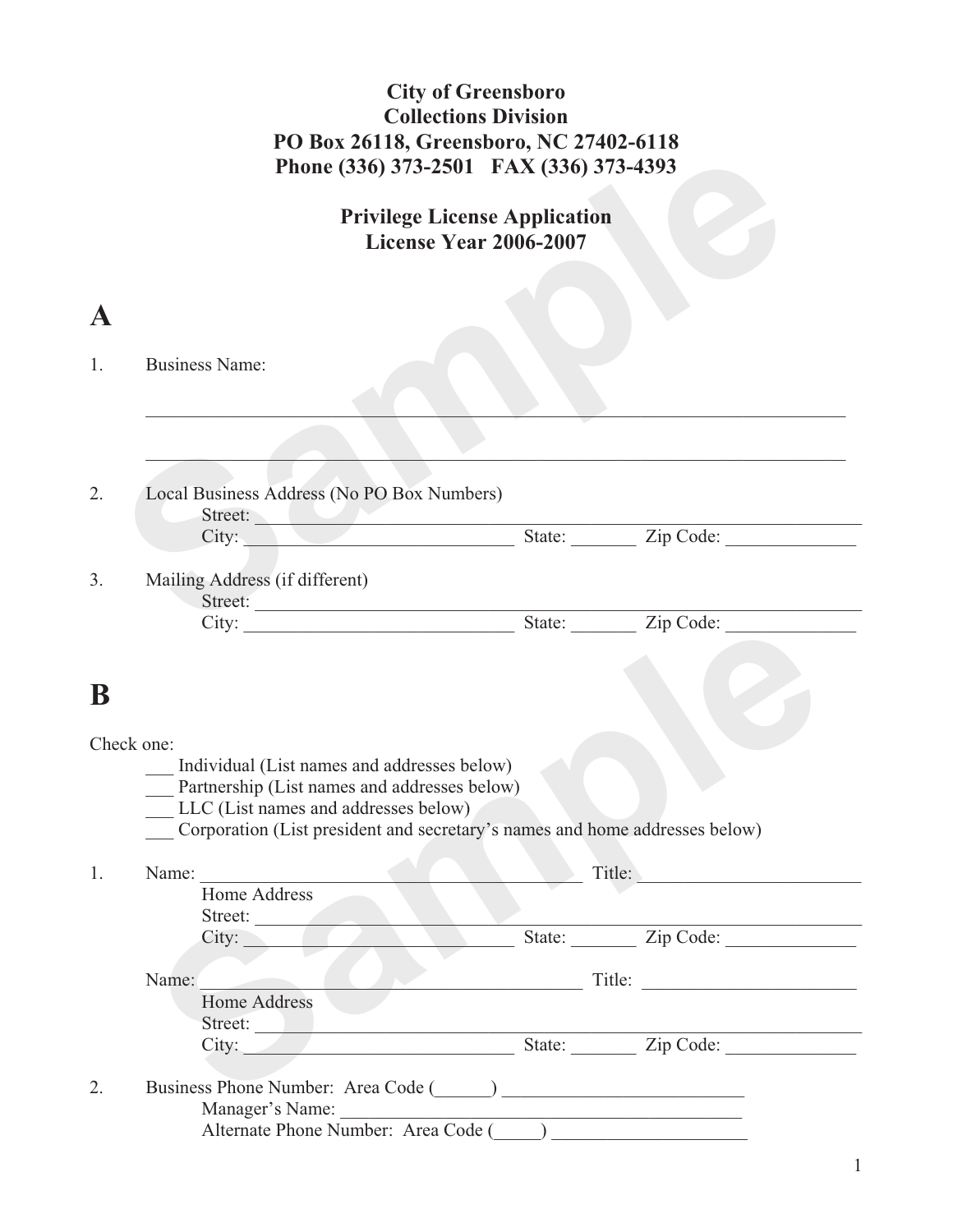|             | Does firm own the building? _____Yes ______No                                                               | If no, leased/rented from                                                            |                                                                                           |
|-------------|-------------------------------------------------------------------------------------------------------------|--------------------------------------------------------------------------------------|-------------------------------------------------------------------------------------------|
| 4.          | Fiscal year ends:                                                                                           | Date business started in Greensboro:<br>Number of employees at this location:        |                                                                                           |
| $\mathbf C$ |                                                                                                             |                                                                                      |                                                                                           |
|             | Description of Business Activity:                                                                           |                                                                                      |                                                                                           |
|             |                                                                                                             |                                                                                      |                                                                                           |
|             |                                                                                                             |                                                                                      | the control of the control of the control of the control of the control of the control of |
|             |                                                                                                             |                                                                                      |                                                                                           |
|             |                                                                                                             |                                                                                      |                                                                                           |
| D           |                                                                                                             |                                                                                      |                                                                                           |
|             | Check each activity that applies to your business:                                                          |                                                                                      |                                                                                           |
|             | <b>Retail Sales</b><br><b>Service Business</b><br>Food/Restaurant Services<br>Other (Please describe below) | <b>Wholesale Sales</b><br><b>Building/Trade Contractor</b><br><b>Beer/Wine Sales</b> | Manufacturing                                                                             |
|             |                                                                                                             |                                                                                      |                                                                                           |
|             |                                                                                                             |                                                                                      |                                                                                           |
|             |                                                                                                             |                                                                                      | Vehicle Repair/Service                                                                    |

It is understood by the applicant that issuance of a privilege license does not constitute acceptance approval of the use of the named location against existing building, zoning or fire prevention codes. A licensee shall remain fully liable and responsible for bringing the premises and all business operations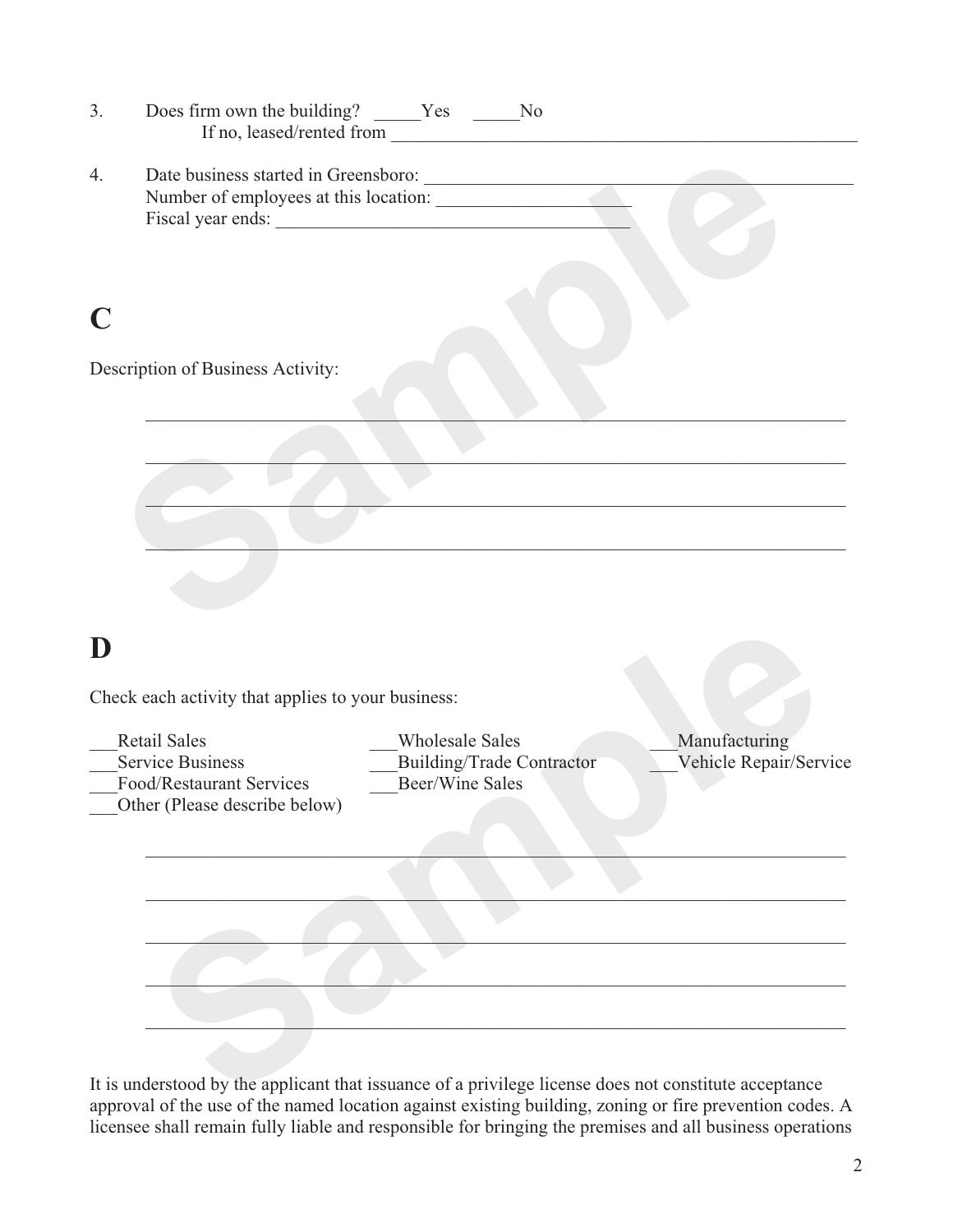into full compliance with such codes. All applicants are encouraged to contact the City of Greensboro Zoning and Building Inspection Divisions and the Fire Prevention Bureau to determine which regulations may apply to a particular business.

| Title: |                                                             |
|--------|-------------------------------------------------------------|
|        | <b>Instructions:</b>                                        |
|        |                                                             |
| 1.     | Click the PRINT button on your computer.                    |
| 2.     | Complete the application in handwritten or typed form.      |
| 3.     | Mail the completed application to the Collections Division. |
|        | Thank you!                                                  |

## *Instructions:*

- 1. Click the PRINT button on your computer.
- 2. Complete the application in handwritten or typed form.
- 3. Mail the completed application to the Collections Division.

## Thank you!